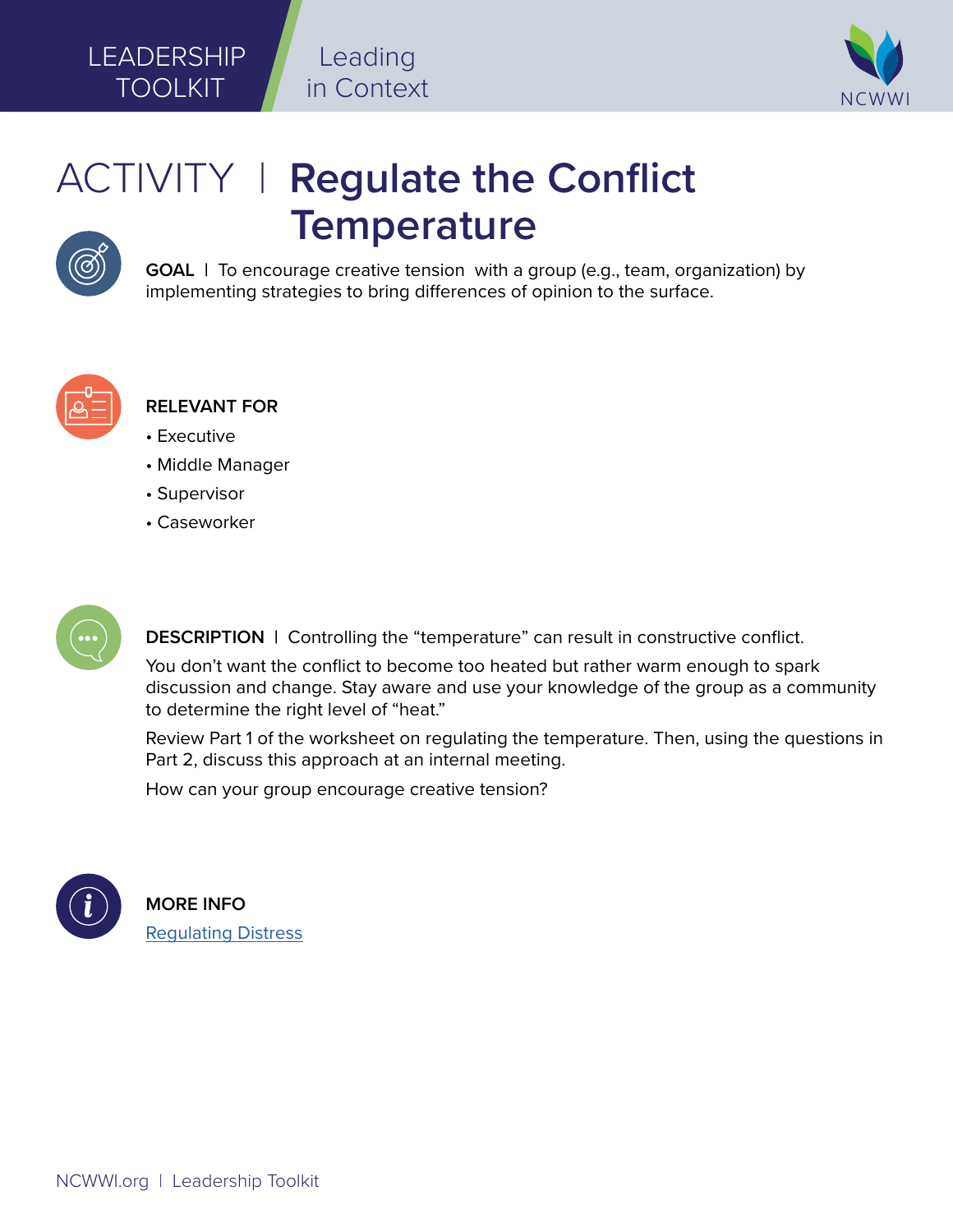

# **Regulate the Conflict Temperature**

**Part 1:** Information on Regulating the Conflict Temperature

### **TO RAISE THE TEMPERATURE …**

- Draw attention to the tough questions.
- Give people more responsibility than they're comfortable with.
- Bring conflicts to the surface.
- Tolerate provocative comments.
- Name and use some of the dynamics in the room at the moment to illustrate some of the issues facing the group (e.g., getting the authority figure to do the work, scapegoating an individual, externalizing the blame, tossing technical fixes at the situation).

#### **TO LOWER THE TEMPERATURE …**

- Address the aspects of the conflict that have the most obvious and technical solutions.
- Provide structure by breaking the problem into parts and creating time frames, decision rules, and role assignments.
- Temporarily reclaim responsibility of the tough issues.
- Employ work avoidance mechanisms such as taking a break, telling a joke or a story, or doing an exercise.
- Slow down the process of challenging norms and expectations.

#### **REFERENCE**

Heifetz, R., Grashow, A., & Linsky, M. (2009). The practice of adaptive leadership. Harvard Business School Press.